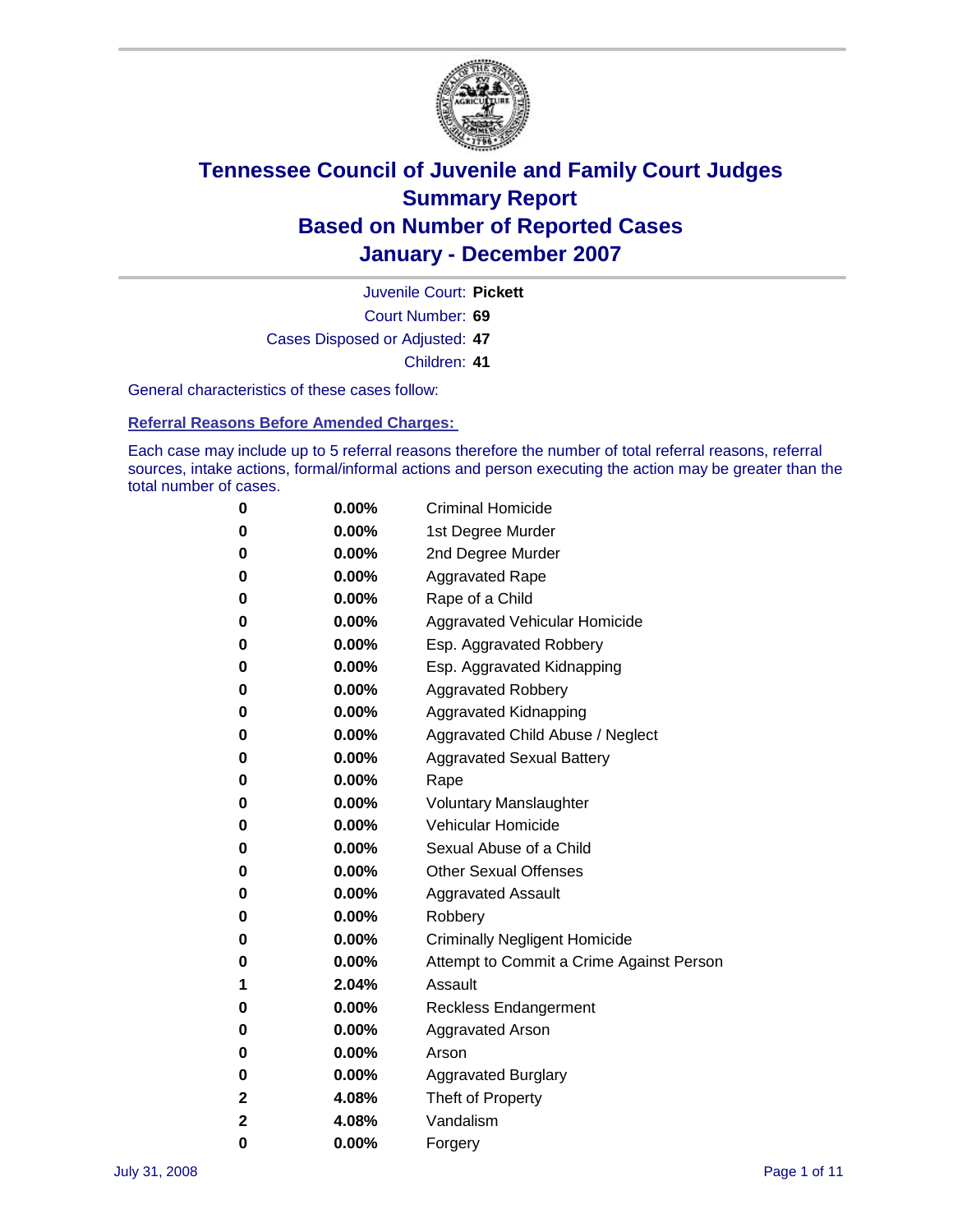

Court Number: **69** Juvenile Court: **Pickett**

Cases Disposed or Adjusted: **47**

Children: **41**

### **Referral Reasons Before Amended Charges:**

Each case may include up to 5 referral reasons therefore the number of total referral reasons, referral sources, intake actions, formal/informal actions and person executing the action may be greater than the total number of cases.

| 0 | 0.00% | <b>Worthless Checks</b>                                     |
|---|-------|-------------------------------------------------------------|
| 0 | 0.00% | Illegal Possession / Fraudulent Use of Credit / Debit Cards |
| 0 | 0.00% | <b>Burglary</b>                                             |
| 0 | 0.00% | Unauthorized Use of a Vehicle                               |
| 0 | 0.00% | <b>Cruelty to Animals</b>                                   |
| 0 | 0.00% | Sale of Controlled Substances                               |
| 0 | 0.00% | <b>Other Drug Offenses</b>                                  |
| 1 | 2.04% | <b>Possession of Controlled Substances</b>                  |
| 0 | 0.00% | <b>Criminal Attempt</b>                                     |
| 1 | 2.04% | Carrying Weapons on School Property                         |
| 0 | 0.00% | Unlawful Carrying / Possession of a Weapon                  |
| 2 | 4.08% | <b>Evading Arrest</b>                                       |
| 0 | 0.00% | Escape                                                      |
| 0 | 0.00% | Driving Under Influence (DUI)                               |
| 3 | 6.12% | Possession / Consumption of Alcohol                         |
| 0 | 0.00% | Resisting Stop, Frisk, Halt, Arrest or Search               |
| 0 | 0.00% | <b>Aggravated Criminal Trespass</b>                         |
| 0 | 0.00% | Harassment                                                  |
| 0 | 0.00% | Failure to Appear                                           |
| 0 | 0.00% | Filing a False Police Report                                |
| 0 | 0.00% | Criminal Impersonation                                      |
| 0 | 0.00% | <b>Disorderly Conduct</b>                                   |
| 0 | 0.00% | <b>Criminal Trespass</b>                                    |
| 0 | 0.00% | <b>Public Intoxication</b>                                  |
| 0 | 0.00% | Gambling                                                    |
| 3 | 6.12% | Traffic                                                     |
| 0 | 0.00% | <b>Local Ordinances</b>                                     |
| 0 | 0.00% | Violation of Wildlife Regulations                           |
| 0 | 0.00% | Contempt of Court                                           |
| 0 | 0.00% | Violation of Probation                                      |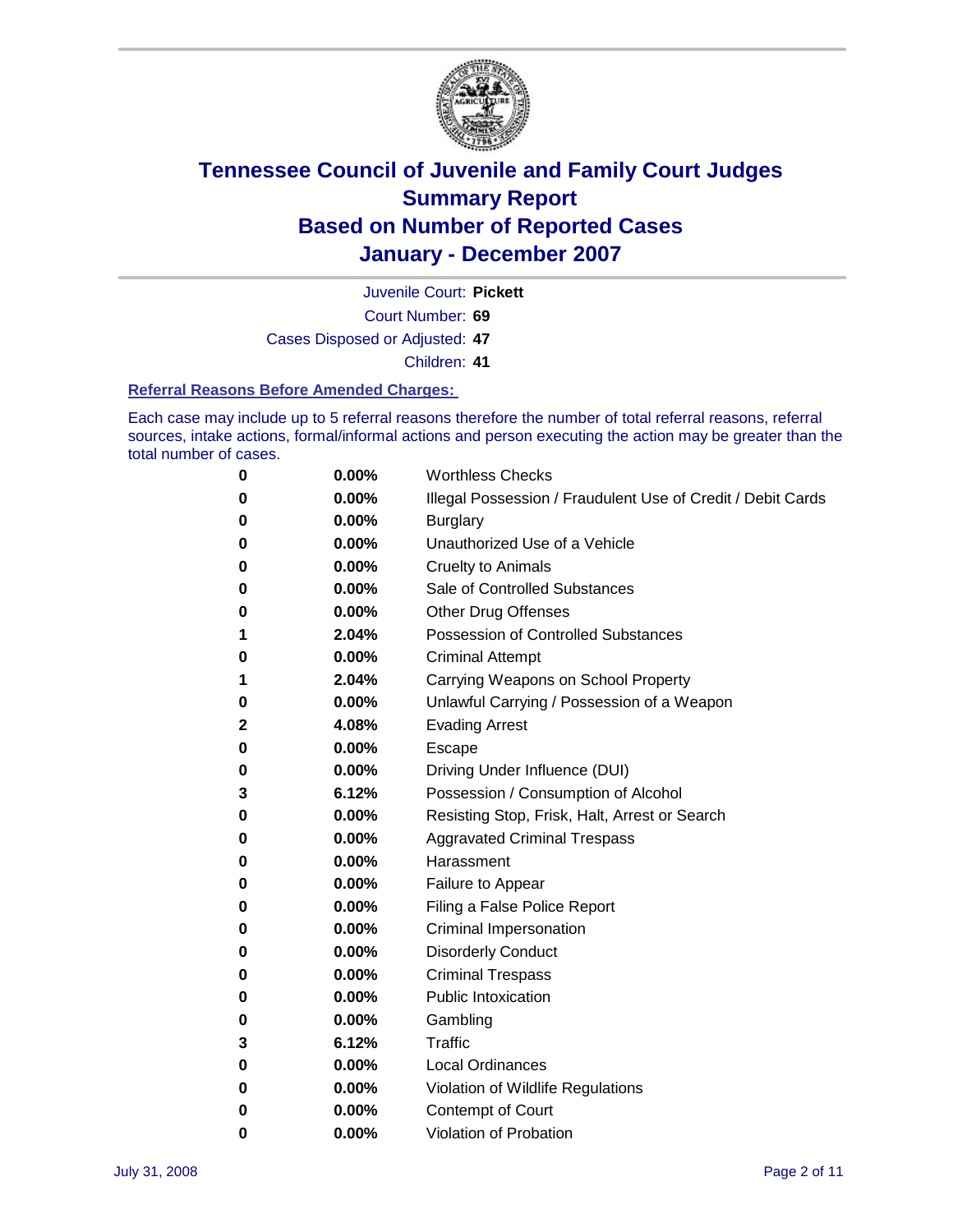

Court Number: **69** Juvenile Court: **Pickett** Cases Disposed or Adjusted: **47** Children: **41**

#### **Referral Reasons Before Amended Charges:**

Each case may include up to 5 referral reasons therefore the number of total referral reasons, referral sources, intake actions, formal/informal actions and person executing the action may be greater than the total number of cases.

| 0        | 0.00%    | Violation of Aftercare                |
|----------|----------|---------------------------------------|
| 1        | 2.04%    | Unruly Behavior                       |
| 12       | 24.49%   | Truancy                               |
| $\bf{0}$ | $0.00\%$ | In-State Runaway                      |
| 0        | $0.00\%$ | Out-of-State Runaway                  |
| 7        | 14.29%   | Possession of Tobacco Products        |
| 0        | 0.00%    | Violation of a Valid Court Order      |
| 0        | $0.00\%$ | <b>Violation of Curfew</b>            |
| 0        | $0.00\%$ | Sexually Abused Child                 |
| 0        | 0.00%    | <b>Physically Abused Child</b>        |
| 0        | 0.00%    | Dependency / Neglect                  |
| 0        | $0.00\%$ | <b>Termination of Parental Rights</b> |
| 0        | $0.00\%$ | Violation of Pretrial Diversion       |
| 0        | $0.00\%$ | Violation of Informal Adjustment      |
| 6        | 12.24%   | <b>Judicial Review</b>                |
| 0        | $0.00\%$ | <b>Administrative Review</b>          |
| 0        | $0.00\%$ | <b>Foster Care Review</b>             |
| 4        | 8.16%    | Custody                               |
| 1        | 2.04%    | Visitation                            |
| 1        | 2.04%    | Paternity / Legitimation              |
|          | 2.04%    | <b>Child Support</b>                  |
| 0        | 0.00%    | <b>Request for Medical Treatment</b>  |
| 0        | 0.00%    | <b>Consent to Marry</b>               |
| 1        | 2.04%    | Other                                 |
| 49       | 100.00%  | <b>Total Referrals</b>                |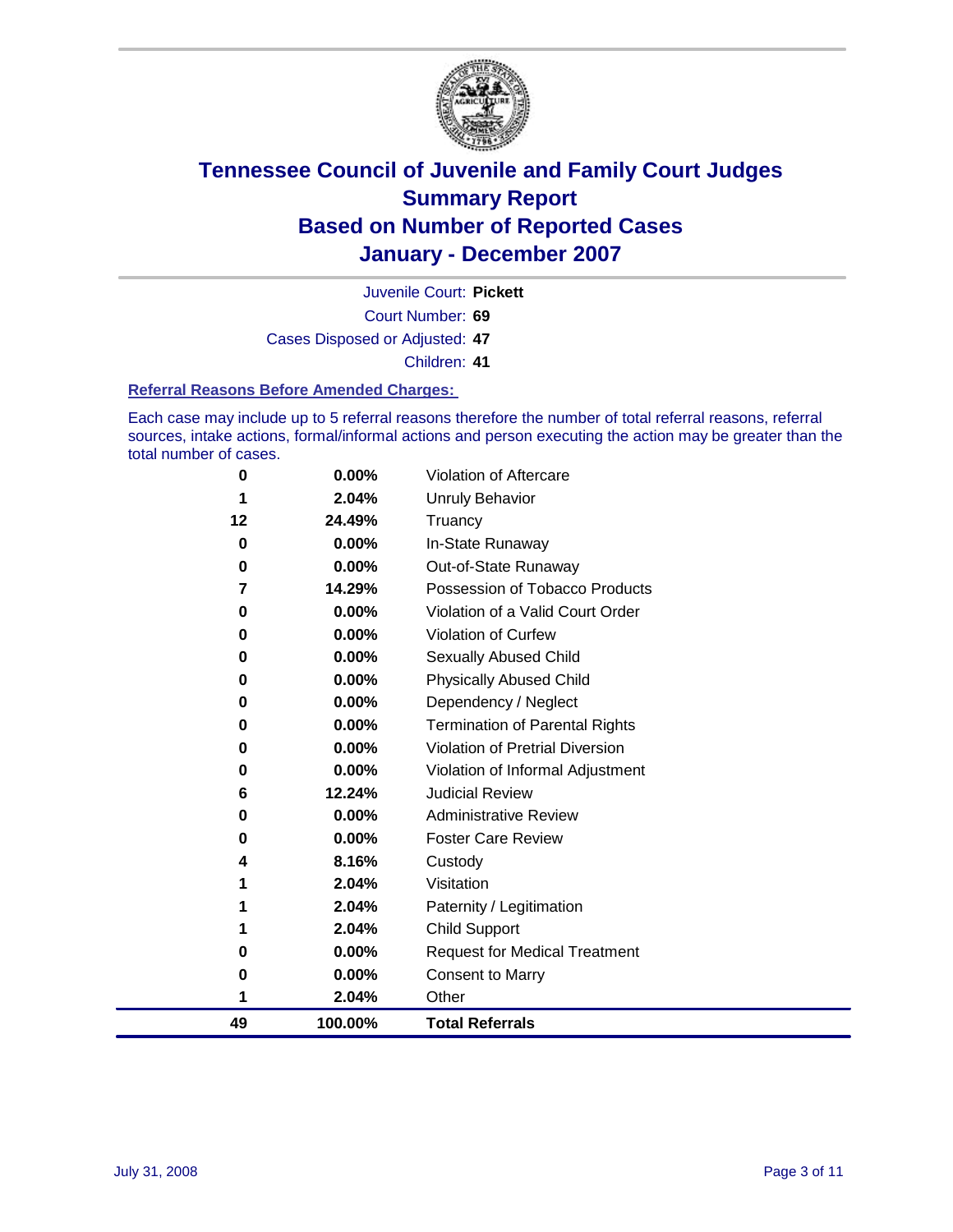

|                            |                                | Juvenile Court: Pickett           |  |  |  |
|----------------------------|--------------------------------|-----------------------------------|--|--|--|
| Court Number: 69           |                                |                                   |  |  |  |
|                            | Cases Disposed or Adjusted: 47 |                                   |  |  |  |
|                            |                                | Children: 41                      |  |  |  |
| <b>Referral Sources: 1</b> |                                |                                   |  |  |  |
| 14                         | 28.57%                         | Law Enforcement                   |  |  |  |
| 4                          | 8.16%                          | Parents                           |  |  |  |
| 3                          | 6.12%                          | Relatives                         |  |  |  |
| 0                          | 0.00%                          | Self                              |  |  |  |
| 20                         | 40.82%                         | School                            |  |  |  |
| 0                          | 0.00%                          | <b>CSA</b>                        |  |  |  |
| $\mathbf{2}$               | 4.08%                          | <b>DCS</b>                        |  |  |  |
| 0                          | 0.00%                          | <b>Other State Department</b>     |  |  |  |
| 0                          | $0.00\%$                       | <b>District Attorney's Office</b> |  |  |  |
| 4                          | 8.16%                          | <b>Court Staff</b>                |  |  |  |
| 0                          | $0.00\%$                       | Social Agency                     |  |  |  |
| 0                          | 0.00%                          | <b>Other Court</b>                |  |  |  |
| $\mathbf{2}$               | 4.08%                          | Victim                            |  |  |  |
| 0                          | 0.00%                          | Child & Parent                    |  |  |  |
| 0                          | $0.00\%$                       | Hospital                          |  |  |  |
| 0                          | $0.00\%$                       | Unknown                           |  |  |  |

 **0.00%** Other **100.00% Total Referral Sources**

### **Age of Child at Referral: 2**

| 41<br>100.00% |          | <b>Total Child Count</b> |
|---------------|----------|--------------------------|
| 0             | 0.00%    | Unknown / Not Reported   |
| 0             | $0.00\%$ | Ages 19 and Over         |
| 10<br>24.39%  |          | Ages 17 through 18       |
| 19<br>46.34%  |          | Ages 15 through 16       |
| 5<br>12.20%   |          | Ages 13 through 14       |
| 0             | 0.00%    | Ages 11 through 12       |
| 17.07%        |          | Ages 10 and Under        |
|               |          |                          |

<sup>1</sup> If different than number of Referral Reasons (49), verify accuracy of your court's data.

<sup>2</sup> One child could be counted in multiple categories, verify accuracy of your court's data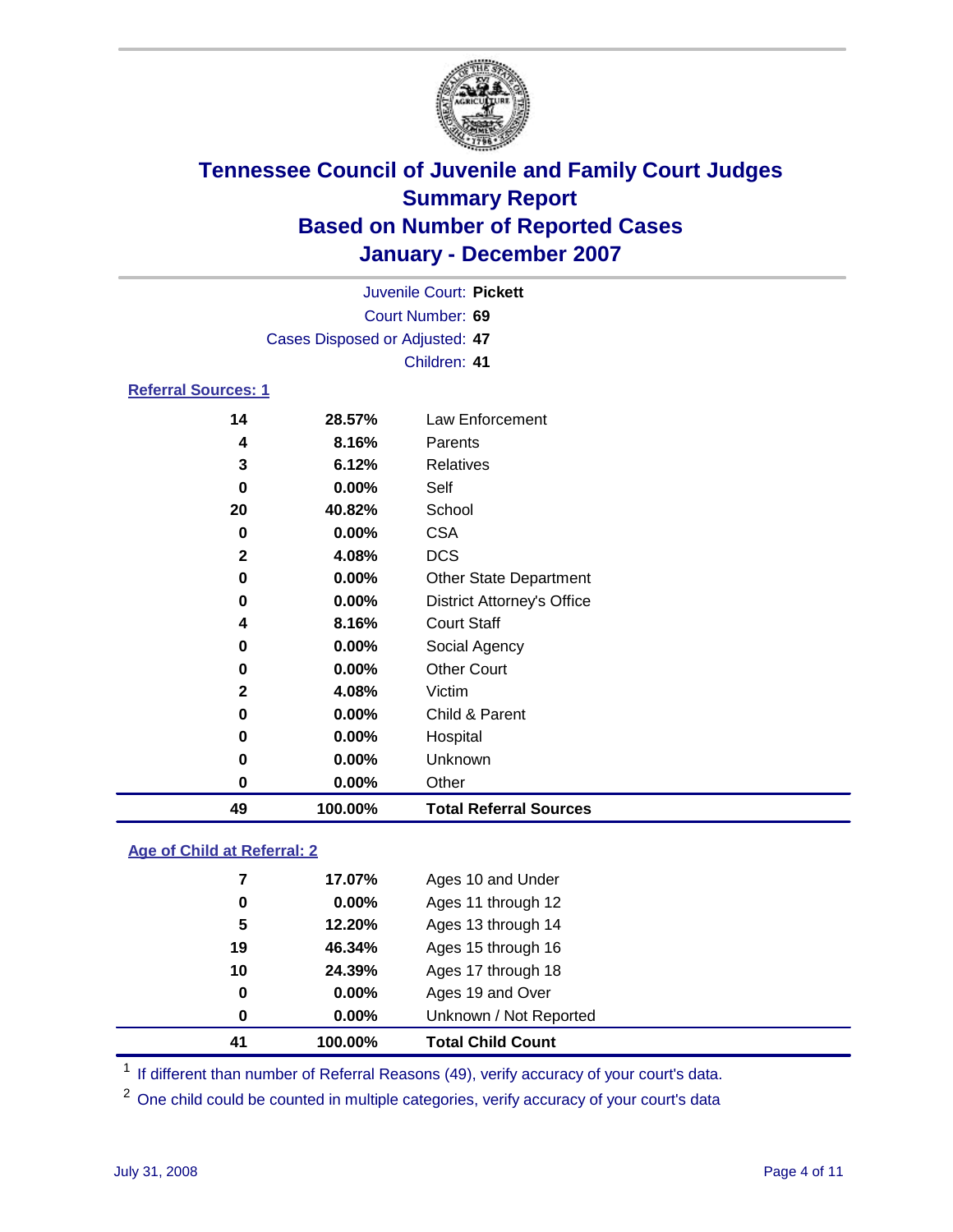

| Juvenile Court: Pickett                 |                                |                          |  |  |
|-----------------------------------------|--------------------------------|--------------------------|--|--|
| Court Number: 69                        |                                |                          |  |  |
|                                         | Cases Disposed or Adjusted: 47 |                          |  |  |
|                                         |                                | Children: 41             |  |  |
| Sex of Child: 1                         |                                |                          |  |  |
| 22                                      | 53.66%                         | Male                     |  |  |
| 19                                      | 46.34%                         | Female                   |  |  |
| $\bf{0}$                                | 0.00%                          | Unknown                  |  |  |
| 41                                      | 100.00%                        | <b>Total Child Count</b> |  |  |
| <b>Race of Child: 1</b>                 |                                |                          |  |  |
| 40                                      | 97.56%                         | White                    |  |  |
| 1                                       | 2.44%                          | African American         |  |  |
| 0                                       | 0.00%                          | Native American          |  |  |
| 0                                       | 0.00%                          | Asian                    |  |  |
| 0                                       | 0.00%                          | Mixed                    |  |  |
| $\bf{0}$                                | 0.00%                          | Unknown                  |  |  |
| 41                                      | 100.00%                        | <b>Total Child Count</b> |  |  |
| <b>Hispanic Origin: 1</b>               |                                |                          |  |  |
| 1                                       | 2.44%                          | Yes                      |  |  |
| 40                                      | 97.56%                         | <b>No</b>                |  |  |
| $\bf{0}$                                | 0.00%                          | Unknown                  |  |  |
| 41                                      | 100.00%                        | <b>Total Child Count</b> |  |  |
| <b>School Enrollment of Children: 1</b> |                                |                          |  |  |
| 32                                      | 78.05%                         | Yes                      |  |  |
| 9                                       | 21.95%                         | No                       |  |  |
| $\bf{0}$                                | 0.00%                          | Unknown                  |  |  |
| 41                                      | 100.00%                        | <b>Total Child Count</b> |  |  |

One child could be counted in multiple categories, verify accuracy of your court's data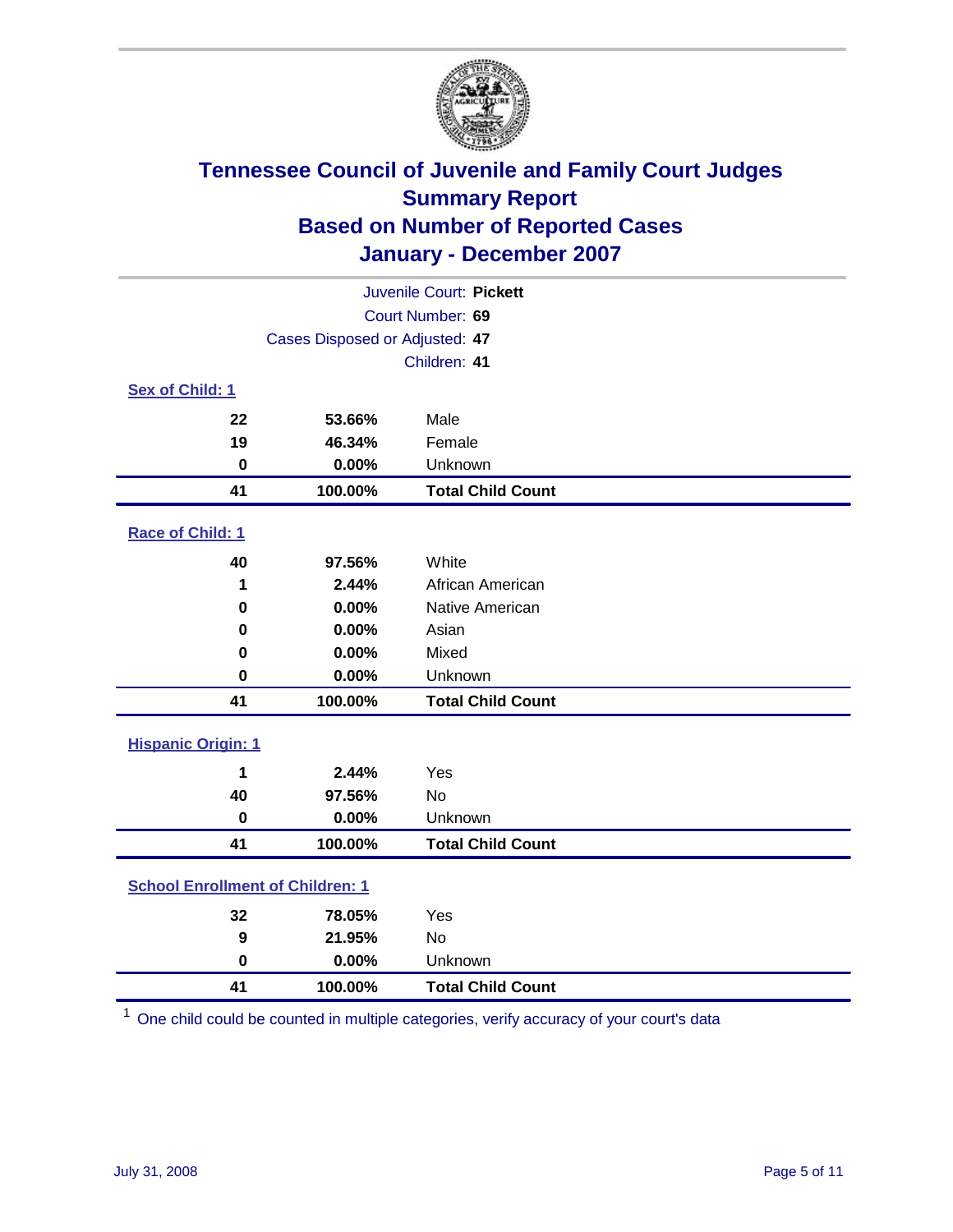

Court Number: **69** Juvenile Court: **Pickett** Cases Disposed or Adjusted: **47** Children: **41 Living Arrangement of Child at Time of Referral: 1 41.46%** With Both Biological Parents **0.00%** With Father and Stepmother **2.44%** With Mother and Stepfather **29.27%** With Mother **17.07%** With Father **9.76%** With Relatives **0.00%** With Adoptive Parents **0.00%** With Foster Family **0.00%** In a Group Home **0.00%** In a Residential Center **0.00%** In an Institution **0.00%** Independent

**0.00%** Other

**100.00% Total Child Count**

**0.00%** Unknown

### **Type of Detention: 2**

| 47 | 100.00%  | <b>Total Detention Count</b> |  |
|----|----------|------------------------------|--|
| 0  | $0.00\%$ | Other                        |  |
| 47 | 100.00%  | Does Not Apply               |  |
| 0  | $0.00\%$ | <b>Unknown</b>               |  |
| 0  | $0.00\%$ | <b>Psychiatric Hospital</b>  |  |
| 0  | 0.00%    | Jail - No Separation         |  |
| 0  | $0.00\%$ | Jail - Partial Separation    |  |
| 0  | 0.00%    | Jail - Complete Separation   |  |
| 0  | 0.00%    | Juvenile Detention Facility  |  |
| 0  | $0.00\%$ | Non-Secure Placement         |  |
|    |          |                              |  |

<sup>1</sup> One child could be counted in multiple categories, verify accuracy of your court's data

<sup>2</sup> If different than number of Cases (47) verify accuracy of your court's data.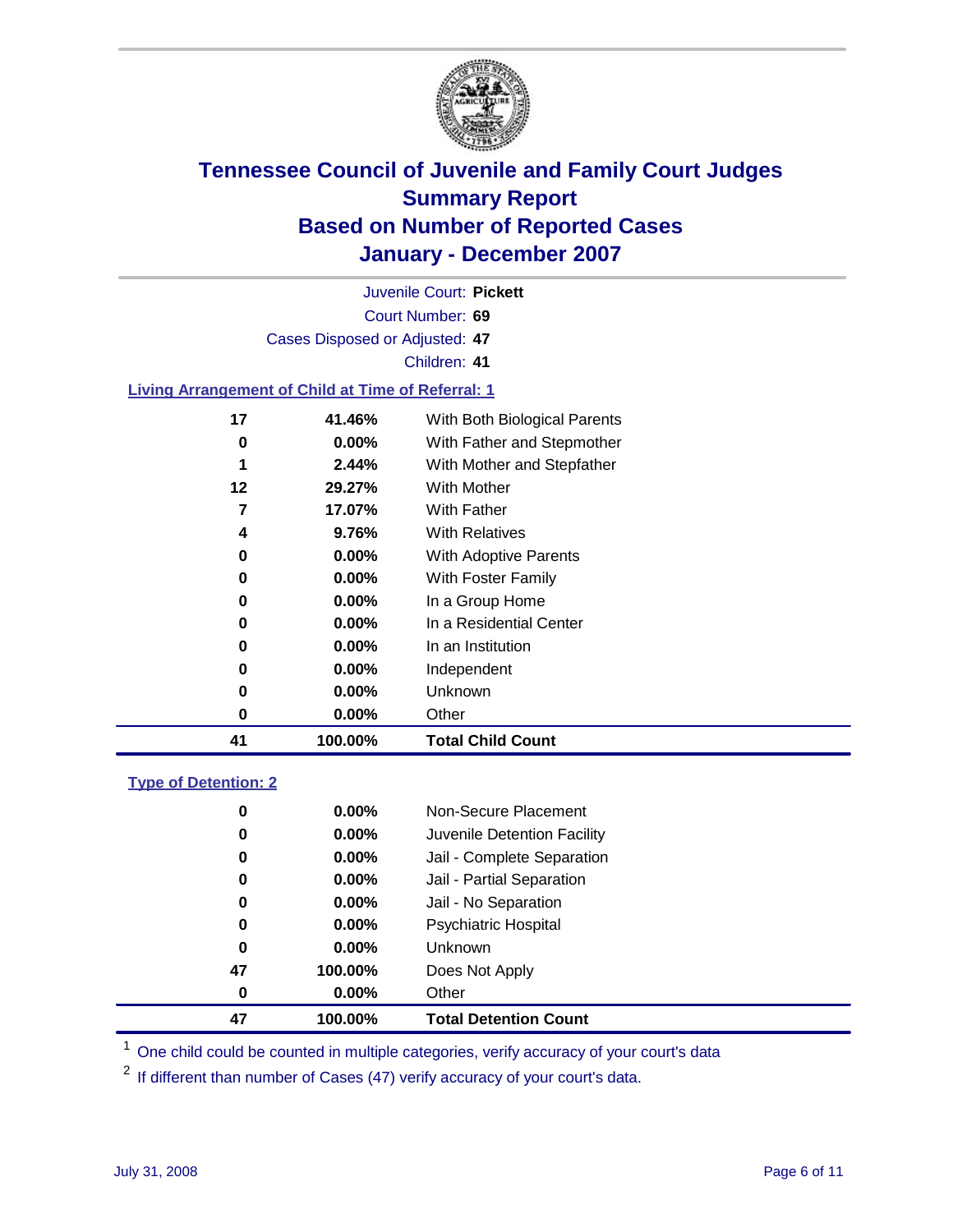

|                                                    | Juvenile Court: Pickett        |                                      |  |  |  |
|----------------------------------------------------|--------------------------------|--------------------------------------|--|--|--|
|                                                    | Court Number: 69               |                                      |  |  |  |
|                                                    | Cases Disposed or Adjusted: 47 |                                      |  |  |  |
|                                                    |                                | Children: 41                         |  |  |  |
| <b>Placement After Secure Detention Hearing: 1</b> |                                |                                      |  |  |  |
| 0                                                  | 0.00%                          | Returned to Prior Living Arrangement |  |  |  |
| $\bf{0}$                                           | 0.00%                          | Juvenile Detention Facility          |  |  |  |
| $\bf{0}$                                           | 0.00%                          | Jail                                 |  |  |  |
| 0                                                  | 0.00%                          | Shelter / Group Home                 |  |  |  |
| 0                                                  | 0.00%                          | Foster Family Home                   |  |  |  |
| $\bf{0}$                                           | 0.00%                          | Psychiatric Hospital                 |  |  |  |
| 0                                                  | 0.00%                          | Unknown / Not Reported               |  |  |  |
| 47                                                 | 100.00%                        | Does Not Apply                       |  |  |  |
| $\bf{0}$                                           | 0.00%                          | Other                                |  |  |  |
| 47                                                 | 100.00%                        | <b>Total Placement Count</b>         |  |  |  |
| <b>Intake Actions: 2</b>                           |                                |                                      |  |  |  |
|                                                    |                                |                                      |  |  |  |
| 33                                                 | 67.35%                         | <b>Petition Filed</b>                |  |  |  |
| $\overline{7}$                                     | 14.29%                         | <b>Motion Filed</b>                  |  |  |  |
| 3                                                  | 6.12%                          | <b>Citation Processed</b>            |  |  |  |
| $\bf{0}$                                           | 0.00%                          | Notification of Paternity Processed  |  |  |  |
| 0                                                  | 0.00%                          | Scheduling of Judicial Review        |  |  |  |
| $\bf{0}$                                           | 0.00%                          | Scheduling of Administrative Review  |  |  |  |
| 0                                                  | 0.00%                          | Scheduling of Foster Care Review     |  |  |  |
| $\bf{0}$                                           | 0.00%                          | Unknown                              |  |  |  |
| 6                                                  | 12.24%                         | Does Not Apply                       |  |  |  |
| $\mathbf 0$                                        | 0.00%                          | Other                                |  |  |  |
| 49                                                 | 100.00%                        | <b>Total Intake Count</b>            |  |  |  |

<sup>1</sup> If different than number of Cases (47) verify accuracy of your court's data.

<sup>2</sup> If different than number of Referral Reasons (49), verify accuracy of your court's data.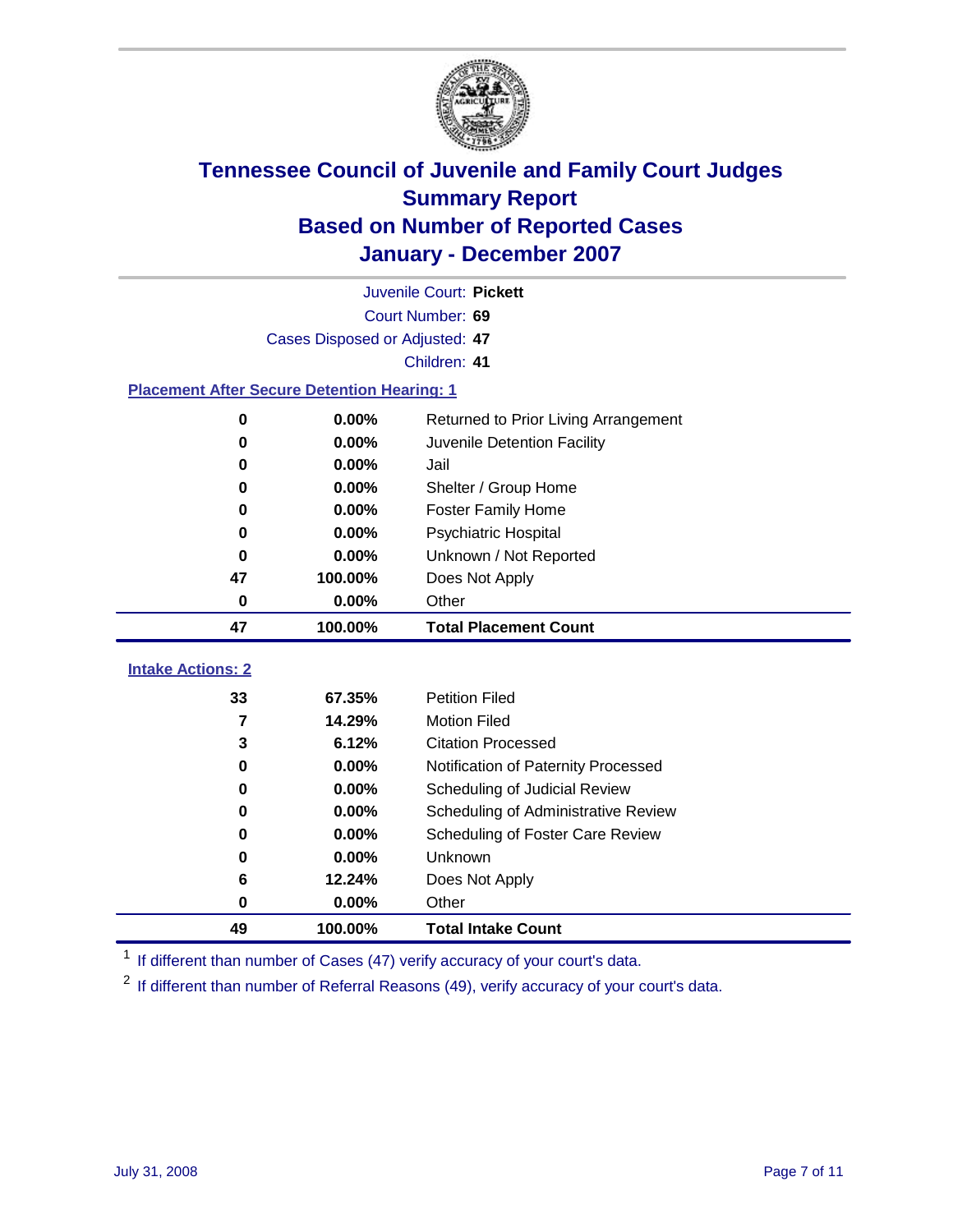

Court Number: **69** Juvenile Court: **Pickett** Cases Disposed or Adjusted: **47** Children: **41**

### **Last Grade Completed by Child: 1**

| 5<br>12.20%   | Too Young for School     |
|---------------|--------------------------|
| 2.44%<br>1    | Preschool                |
| 0.00%<br>0    | Kindergarten             |
| 0.00%<br>0    | 1st Grade                |
| 0.00%<br>0    | 2nd Grade                |
| 0.00%<br>0    | 3rd Grade                |
| 0.00%<br>0    | 4th Grade                |
| 0.00%<br>0    | 5th Grade                |
| 0.00%<br>0    | 6th Grade                |
| 9.76%<br>4    | 7th Grade                |
| 21.95%<br>9   | 8th Grade                |
| 9<br>21.95%   | 9th Grade                |
| 14.63%<br>6   | 10th Grade               |
| 5<br>12.20%   | 11th Grade               |
| 0.00%<br>0    | 12th Grade               |
| 0.00%<br>0    | Non-Graded Special Ed    |
| 2.44%<br>1    | <b>GED</b>               |
| 2.44%<br>1    | Graduated                |
| 0.00%<br>0    | Never Attended School    |
| 0.00%<br>0    | Unknown                  |
| 0.00%<br>0    | Other                    |
| 100.00%<br>41 | <b>Total Child Count</b> |

### **Enrolled in Special Education: 1**

| 41 | 100.00%  | <b>Total Child Count</b> |  |
|----|----------|--------------------------|--|
| 0  | $0.00\%$ | Unknown                  |  |
| 35 | 85.37%   | No                       |  |
| 6  | 14.63%   | Yes                      |  |
|    |          |                          |  |

<sup>1</sup> One child could be counted in multiple categories, verify accuracy of your court's data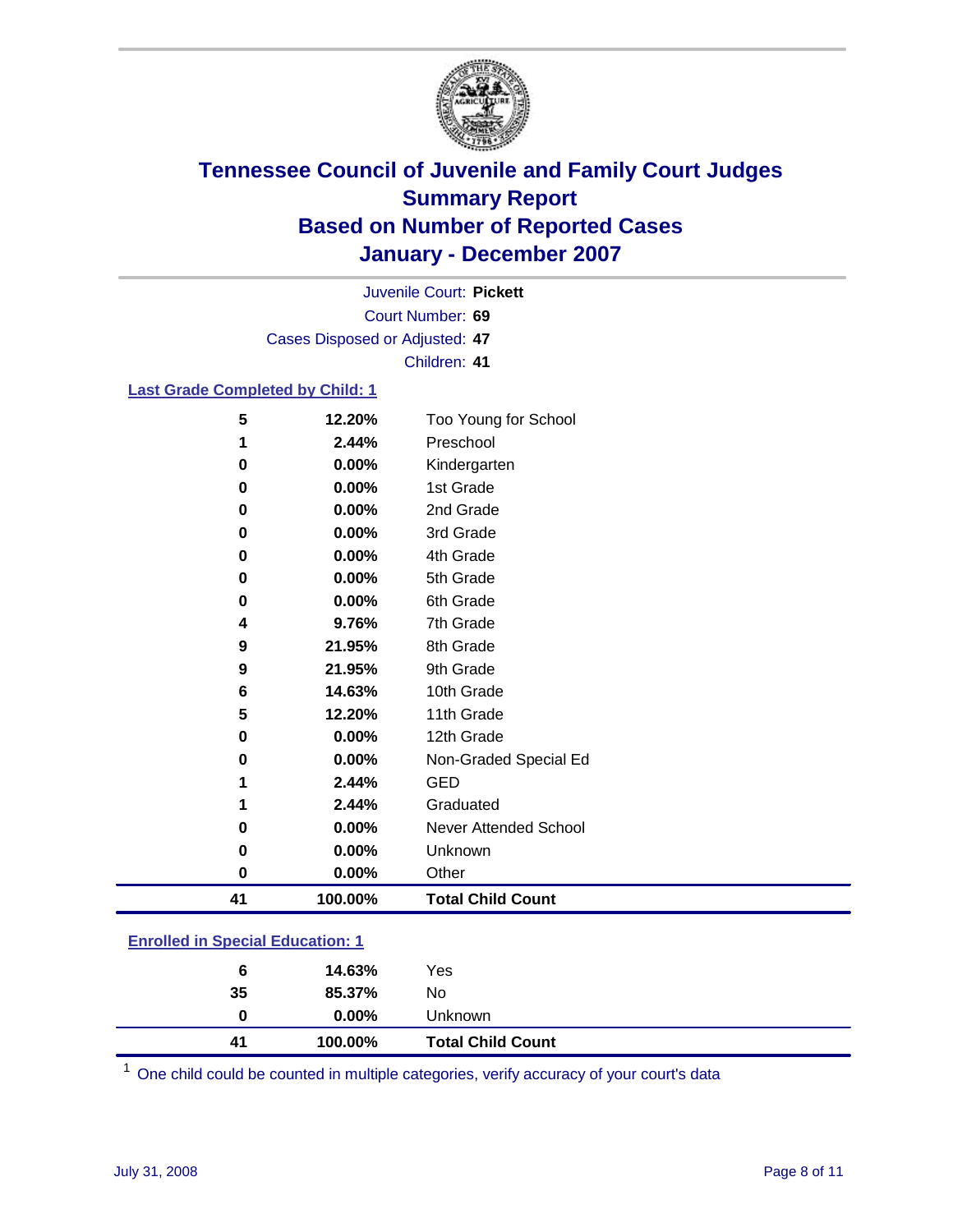

| Juvenile Court: Pickett      |                                |                           |  |  |
|------------------------------|--------------------------------|---------------------------|--|--|
|                              | Court Number: 69               |                           |  |  |
|                              | Cases Disposed or Adjusted: 47 |                           |  |  |
|                              |                                | Children: 41              |  |  |
| <b>Action Executed By: 1</b> |                                |                           |  |  |
| 45                           | 91.84%                         | Judge                     |  |  |
| 4                            | 8.16%                          | Referee                   |  |  |
| 0                            | $0.00\%$                       | <b>YSO</b>                |  |  |
| 0                            | $0.00\%$                       | Other                     |  |  |
| 0                            | $0.00\%$                       | Unknown / Not Reported    |  |  |
| 49                           | 100.00%                        | <b>Total Action Count</b> |  |  |

### **Formal / Informal Actions: 1**

| 5            | 10.20%   | Dismissed                                        |
|--------------|----------|--------------------------------------------------|
| 0            | $0.00\%$ | Retired / Nolle Prosequi                         |
| 6            | 12.24%   | <b>Complaint Substantiated Delinquent</b>        |
| 17           | 34.69%   | <b>Complaint Substantiated Status Offender</b>   |
| 0            | 0.00%    | <b>Complaint Substantiated Dependent/Neglect</b> |
| 0            | $0.00\%$ | <b>Complaint Substantiated Abused</b>            |
| 0            | $0.00\%$ | <b>Complaint Substantiated Mentally III</b>      |
| $\mathbf{2}$ | 4.08%    | Informal Adjustment                              |
| 6            | 12.24%   | <b>Pretrial Diversion</b>                        |
| 0            | 0.00%    | <b>Transfer to Adult Court Hearing</b>           |
| 0            | $0.00\%$ | Charges Cleared by Transfer to Adult Court       |
| 7            | 14.29%   | Special Proceeding                               |
| 0            | $0.00\%$ | <b>Review Concluded</b>                          |
| 6            | 12.24%   | Case Held Open                                   |
| 0            | $0.00\%$ | Other                                            |
| 0            | 0.00%    | Unknown / Not Reported                           |
| 49           | 100.00%  | <b>Total Action Count</b>                        |

<sup>1</sup> If different than number of Referral Reasons (49), verify accuracy of your court's data.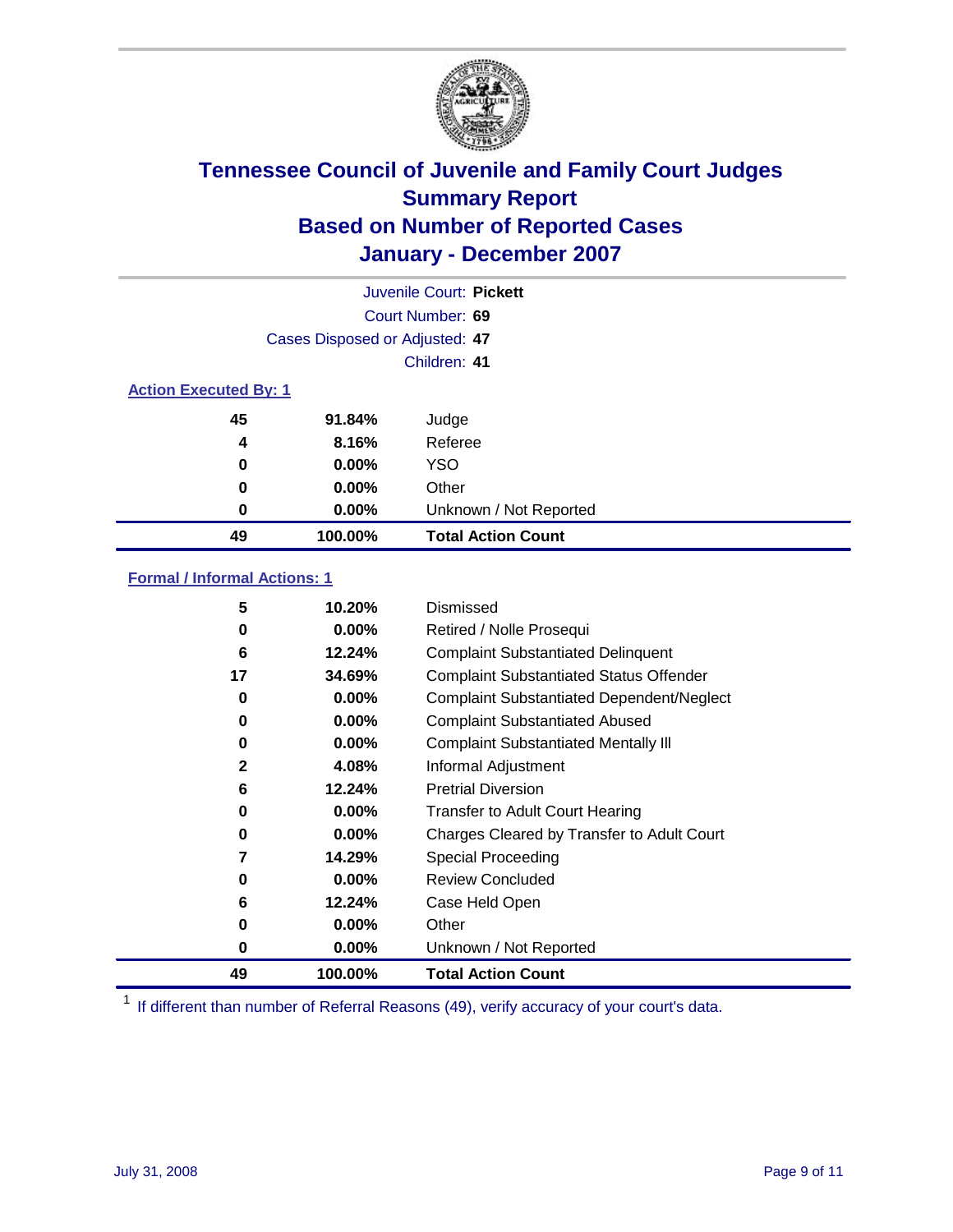

|                       |                                                       | Juvenile Court: Pickett                              |
|-----------------------|-------------------------------------------------------|------------------------------------------------------|
|                       |                                                       | Court Number: 69                                     |
|                       | Cases Disposed or Adjusted: 47                        |                                                      |
|                       |                                                       | Children: 41                                         |
| <b>Case Outcomes:</b> | There can be multiple outcomes for one child or case. |                                                      |
| 4                     | 7.55%                                                 | <b>Case Dismissed</b>                                |
| 0                     | 0.00%                                                 | Case Retired or Nolle Prosequi                       |
| 2                     | 3.77%                                                 | Warned / Counseled                                   |
| 14                    | 26.42%                                                | <b>Held Open For Review</b>                          |
| 0                     | 0.00%                                                 | Supervision / Probation to Juvenile Court            |
| 0                     | 0.00%                                                 | <b>Probation to Parents</b>                          |
| 0                     | 0.00%                                                 | Referral to Another Entity for Supervision / Service |
| 3                     | 5.66%                                                 | Referred for Mental Health Counseling                |
| 0                     | 0.00%                                                 | Referred for Alcohol and Drug Counseling             |
| 0                     | 0.00%                                                 | Referred to Alternative School                       |
| 0                     | 0.00%                                                 | Referred to Private Child Agency                     |
| 0                     | 0.00%                                                 | Referred to Defensive Driving School                 |
| 0                     | 0.00%                                                 | Referred to Alcohol Safety School                    |
| 0                     | 0.00%                                                 | Referred to Juvenile Court Education-Based Program   |
| 1                     | 1.89%                                                 | Driver's License Held Informally                     |
| 0                     | 0.00%                                                 | <b>Voluntary Placement with DMHMR</b>                |
| 0                     | 0.00%                                                 | <b>Private Mental Health Placement</b>               |
| 0                     | 0.00%                                                 | <b>Private MR Placement</b>                          |
| 0                     | 0.00%                                                 | Placement with City/County Agency/Facility           |
| 0                     | 0.00%                                                 | Placement with Relative / Other Individual           |
| 0                     | 0.00%                                                 | Fine                                                 |
| 9                     | 16.98%                                                | <b>Public Service</b>                                |
| 2                     | 3.77%                                                 | Restitution                                          |
| 0                     | 0.00%                                                 | <b>Runaway Returned</b>                              |
| 0                     | 0.00%                                                 | No Contact Order                                     |
| 0                     | 0.00%                                                 | Injunction Other than No Contact Order               |
| 0                     | 0.00%                                                 | <b>House Arrest</b>                                  |
| 0                     | 0.00%                                                 | <b>Court Defined Curfew</b>                          |
| 0                     | 0.00%                                                 | Dismissed from Informal Adjustment                   |
| 0                     | 0.00%                                                 | <b>Dismissed from Pretrial Diversion</b>             |
| 1                     | 1.89%                                                 | Released from Probation                              |
| 0                     | 0.00%                                                 | <b>Transferred to Adult Court</b>                    |
| 0                     | 0.00%                                                 | <b>DMHMR Involuntary Commitment</b>                  |